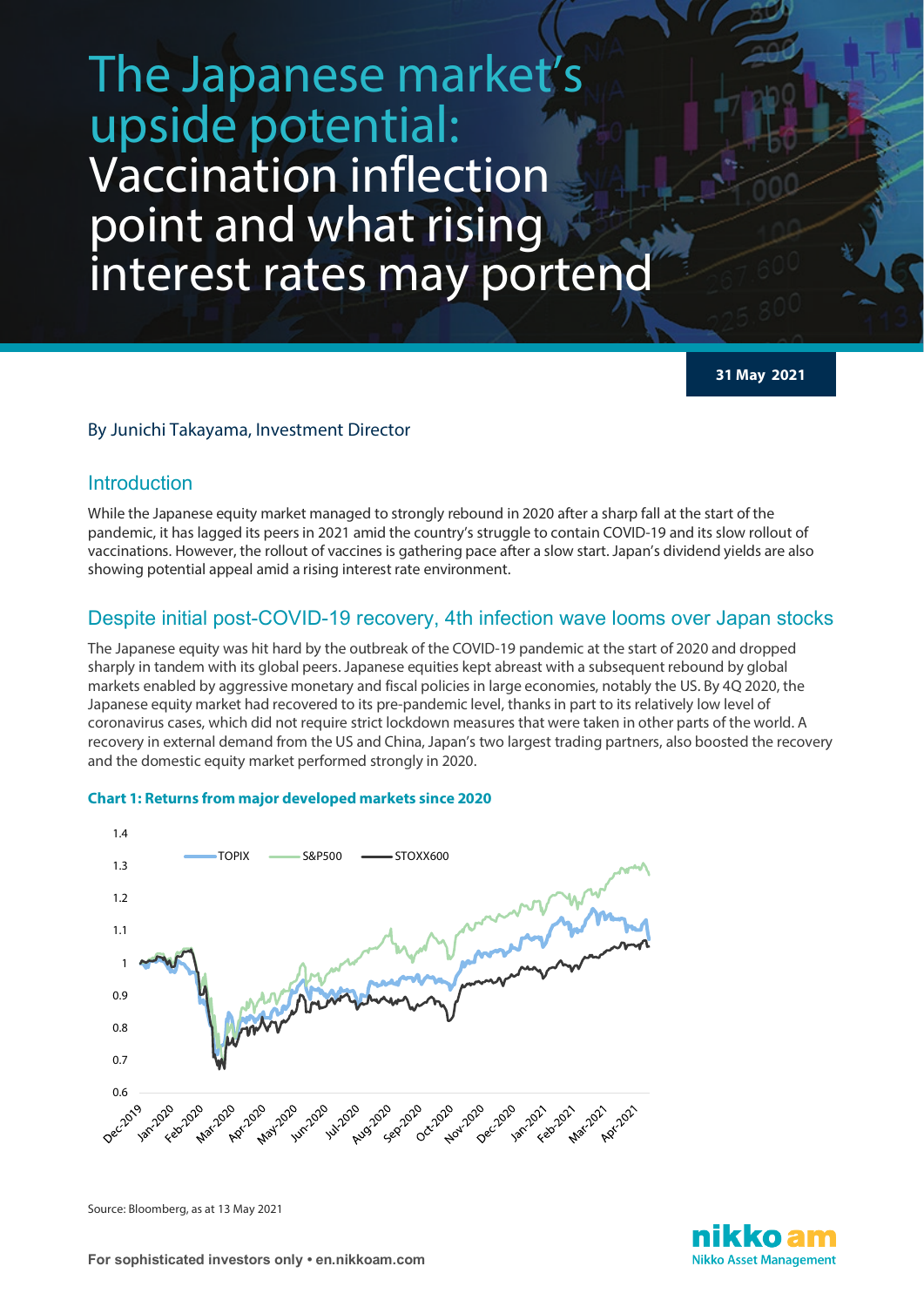The specific factors that contributed to the rebound by Japan's TOPIX index are summarised in Chart 2. We have split the time horizon into two parts. The blue bars indicate the sector return contribution in 2020 and the orange bars indicate the same contributions made so far year-to-date. The green line indicates the contributions for the entire period.



### **Chart 2: Sector contributions for TOPIX since 2020**

Source: Bloomberg, as at 13 May 2021

We highlight three key observations from Chart 2.

- 1. The Japanese equity market's strong performance in 2020 was driven by IT and Communication Services (which includes software & other IT service companies), while Financials were a drag due to expectations that interest rates would remain low.
- 2. Sectors such as Financials, Real Estate, Utilities and Energy followed identical patterns. These sectors were hit hard by the pandemic in 2020 but have been rebounding since the beginning of 2021. This is due to a shift in the market which led to sector rotation, with investors picking up some stocks that had been oversold.
- 3. Technology names have been quiet so far in 2021. Despite a strong start to 1Q, recent weakness in the market has wiped out all the gains.

We think that the Japanese market's recent underperformance relative to its global peers is due to a fresh wave of COVID-19 infections in the country and Japan's slow vaccine rollout.

# Japan's vaccination effort has been slow but it has started to step on the gas

Many of Japan's major population centres are under a state of emergency with the government trying to contain a fourth wave of coronavirus outbreak. The state of emergency is effective through 31 May, but has recently been extended into June as new coronavirus variants have become more dominant. The weakness of the Japanese market has coincided with the latest wave of COVID-19 infections, but we believe that vaccinations will play a key role in revitalising the market.

Chart 3 shows that other countries have had a head start in vaccinating their populations.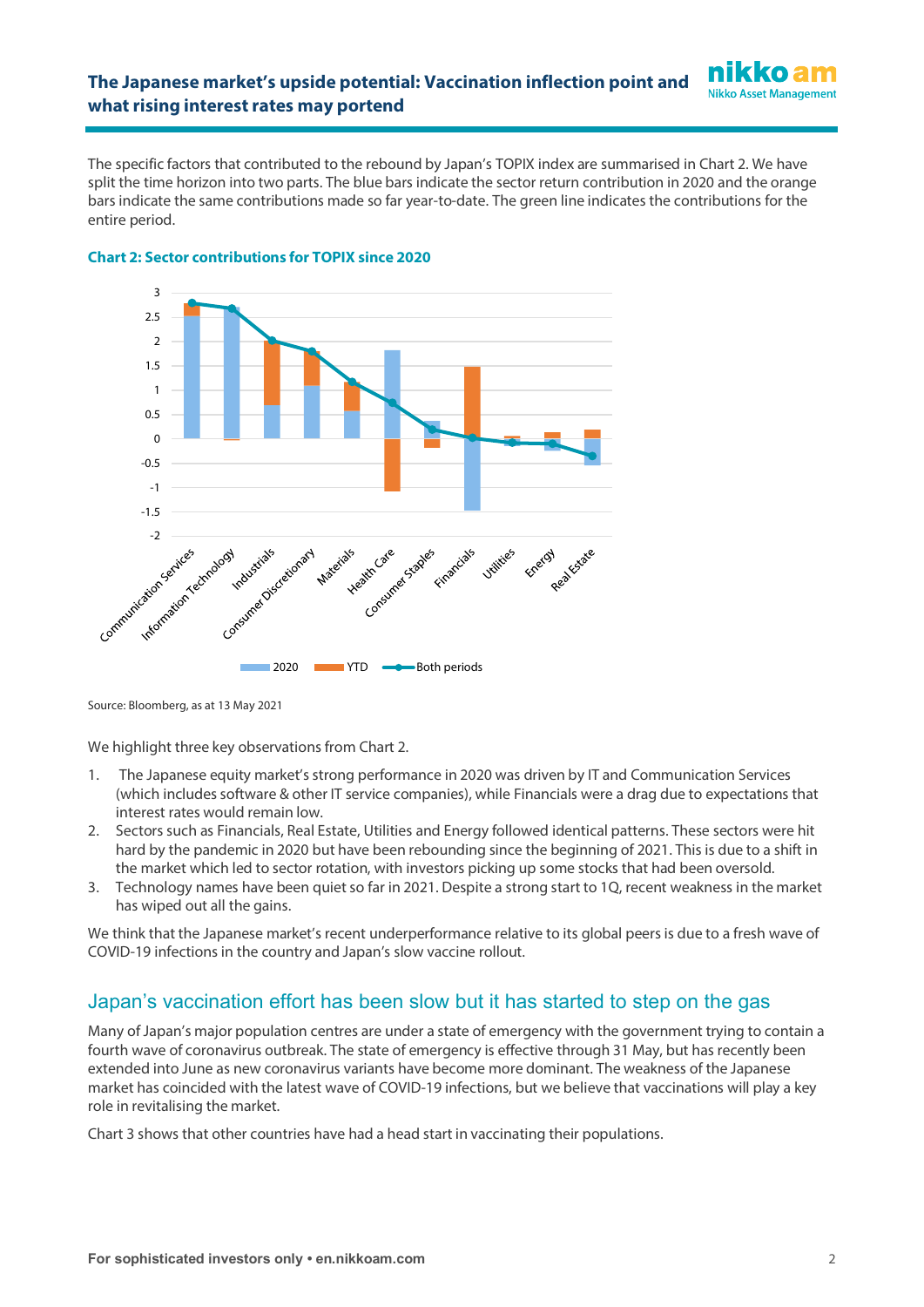



## **Chart 3: Percentage of population that has received at least one dose of COVID-19 vaccine**

Source: Our World in Data, as at 27 May 2021

We can identify two main reasons for Japan's slow rollout. First, it has so far been unable to develop its own vaccine and is therefore reliant on imports; in other words, it essentially needs to wait until vaccine-producing countries are first done inoculating their own populations. Japan is home to some pharmaceutical companies with the potential ability to develop COVID-19 vaccines. However, the government, unlike its peers in countries such as the US, failed to swiftly provide Japanese pharmaceutical companies with the incentives for speedy vaccine development.

Second, Japan has a particularly onerous approval process for pharmaceuticals—developed because of numerous drug disasters in the past—which considerably slows the development and import of vaccines.

Japan, however, is starting to step on the gas. Following a sluggish start, vaccination in Japan is finally gaining momentum (Chart 4). State-run mass vaccination centres were opened in Tokyo and Osaka, Japan's two largest cities, on 24 May, with the government recruiting the country's military to operate the venues. Local governments in other areas are also planning to set up their own mass vaccination sites, with baseball stadiums considered as potential venues. Stringent regulations are also being softened so Japan can deal with a shortage of eligible medical staff allowed to administer shots. Furthermore, Japan, where only the Pfizer coronavirus vaccine had been approved, gave the green light to the Moderna and AstraZeneca vaccines on 21 May.

## **Chart 4: Total number of vaccine doses administered in Japan**



Source: Office of the Prime Minister and the Cabinet, as at 27 May 2021

We believe that the Japanese equity market will be in a good position to benefit once a significant amount of vaccines are rolled out, permitting the re-opening of the economy.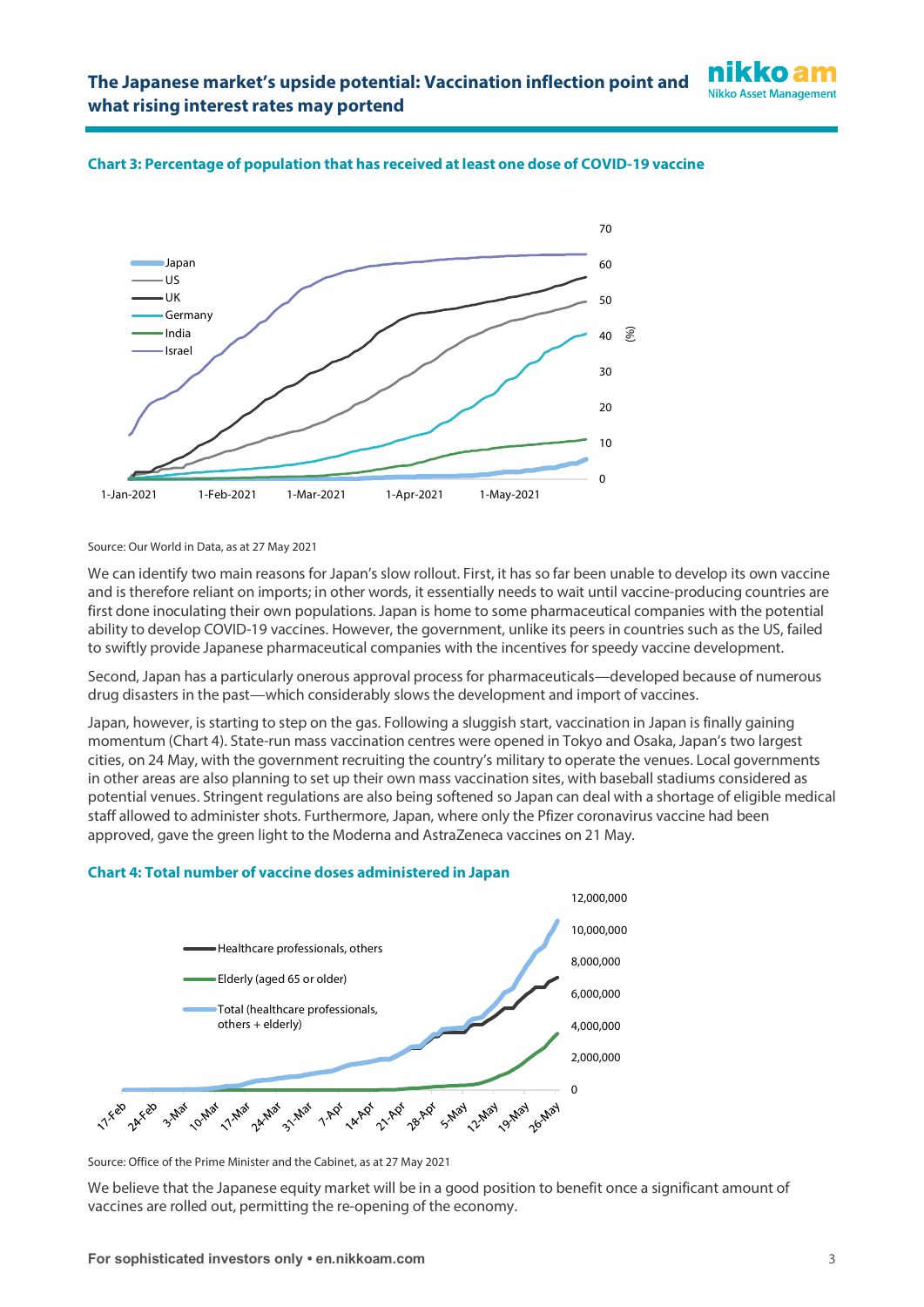# Conservative guidance by companies

May was the peak of Japan's latest full year earnings season, and a striking feature was the divergence in the earnings of manufacturers and non-manufacturers. Manufacturers, including autos and machinery, were negatively impacted by the pandemic due to operational disruptions and deflated demand early in 2020. However, the sector recovered strongly in the second half of the fiscal year (which ran through March 2021). Driven by growing demand in the US and China, manufacturers posted a 35% increase in earnings for the fiscal year through March 2021. It is also worth noting that semiconductor-related names have announced strong results thanks to accelerated use of technology and an increase in end demand.

Non-manufacturers, on the other hand, struggled in the wake of the states of emergency declared in 2020 and 2021. As people were urged to stay home, the obvious losers included the transportation sector, such as railways and airliners, and restaurant chains.

Companies are collectively forecasting net income growth of 28% for the current fiscal year which started in April. But we think there is potentially more upside to this number because corporations are likely being conservative with their guidance.

Chart 5 shows the dividend forecasts of TOPIX-listed companies at the beginning of each fiscal year since 2010. The far-right column shows the composition of the most recent dividend forecasts in relation to the previous year. We can see that, at around 40%, the share of the companies planning to hike dividends would make it the largest such increase in the last 10 years.



## **Chart 5: Dividend forecasts of TOPIX companies**

Source: Okasan Securities, QUICK Workstation, as at 11 May 2021

Another interesting feature is the yellow bar indicating that a relatively high number of companies have not yet disclosed their dividend forecast (although not as many as last year). This is understandable given the uncertainties surrounding the economy, but these companies have the potential to come out with dividend hikes as well.

The conservative forecasts should not come as surprise when the state of emergency, the current economic situation, and the slow vaccine rollout are taken into account. Once vaccinations progress and the economy reopens, we think the conservative earnings guidance and the dividend forecasts could be revised up towards the end of the year, and that will be positive for market sentiment.

# The relevance of dividends amid prospect of higher interest rates

Japan's current dividend yield level and the potential upside in dividends warrant attention. Chart 6 shows the dividend yields of Japan (TOPIX) and US (S&P 500). Both US and Japanese yields have been gradually declining over the past 12 months amid a rally by the markets. But as many Japanese companies are expected to hike dividends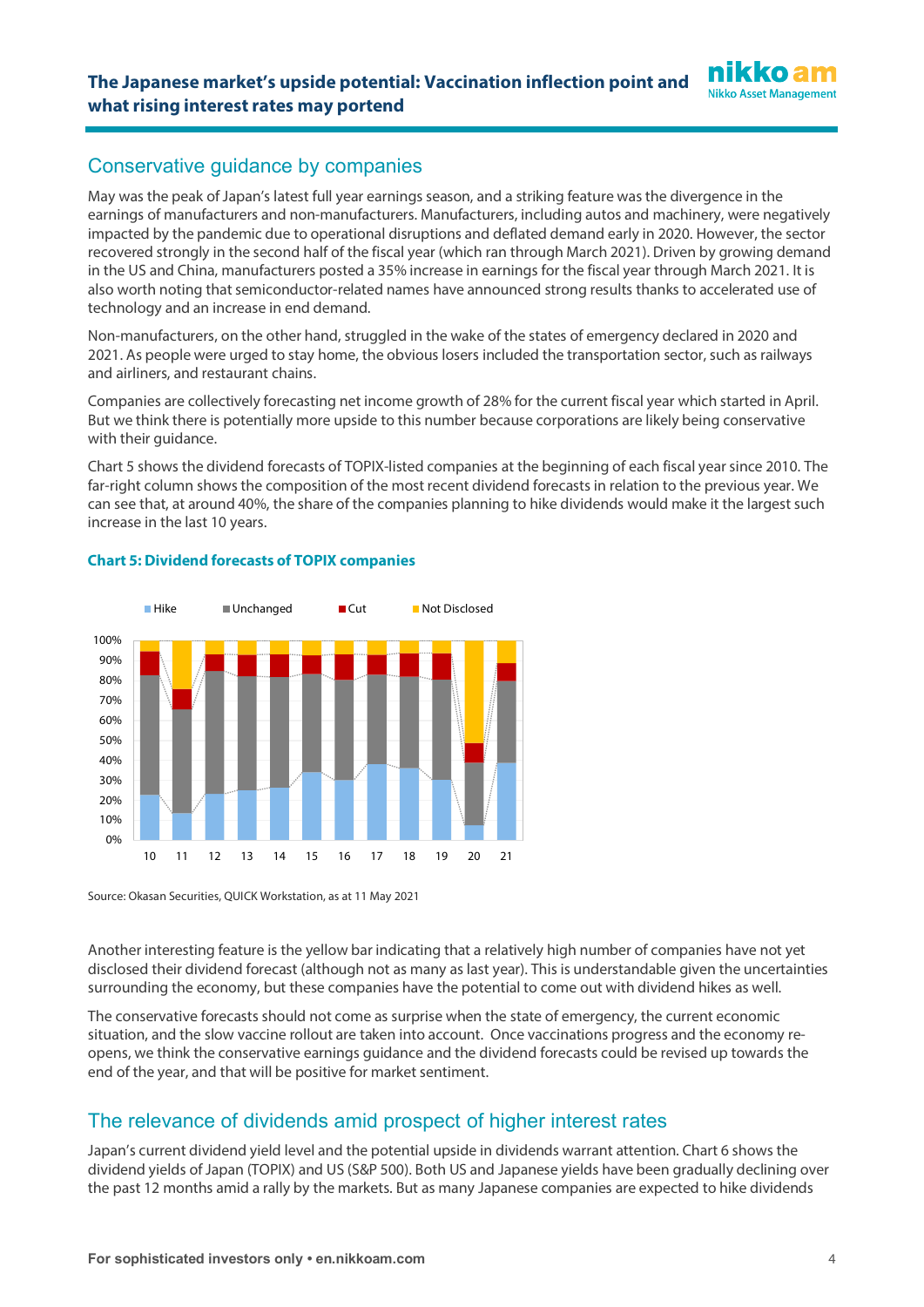this fiscal year, Japan's yield is higher. Chart 7 shows the relative ratio between the two markets (Japan dividend yield divided by US dividend yield); we can see that from this perspective Japan is currently more attractive.

## **Chart 6: Japan, US dividend yield**



#### **Chart 7: Japan, US dividend yield relative ratio**



Source: Bloomberg, as at 13 May 2021

Chart 8 shows the two markets' equity duration—that is, the number of years it takes theoretically for invested capital to be recouped (i.e., inverse of dividend yield ). Japan's is 47 years while that of the US is 69 years. A shorter duration can be construed as less sensitivity to interest rates as the proportion of cash flows that make up a stock's value will likely be received sooner. The Japanese equity market could therefore fare better when interest rates rise.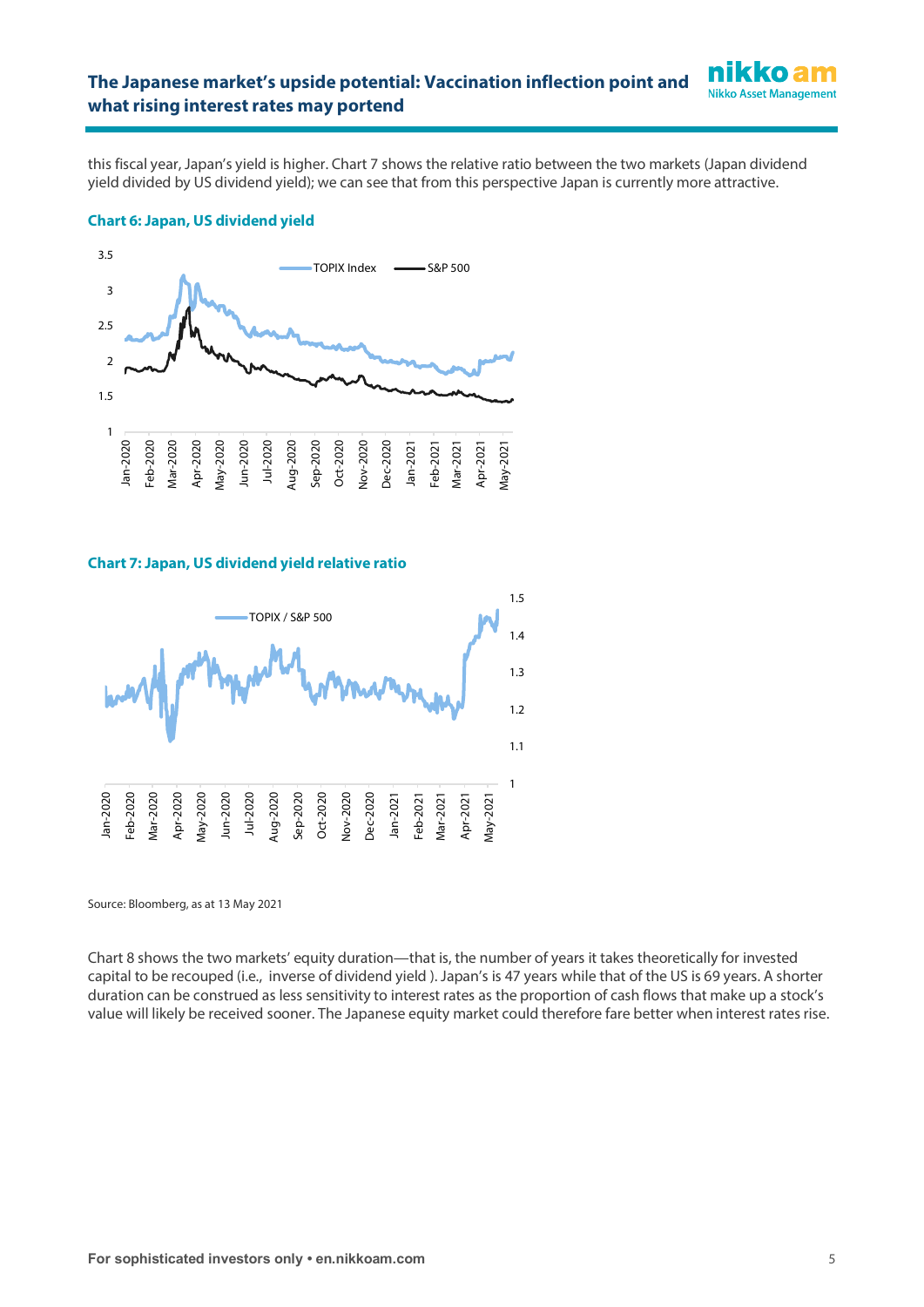



### **Chart 8: Equity duration (number of years required to recoup invested capital)**

Source: Bloomberg, as at 13 May 2021

Furthermore, from a broader perspective the Japanese equity market has shown a tendency to perform better than its US counterpart when US yields are rising (Chart 9). This characteristic offers investors the option to diversify away from the US market, with its heavy exposure to the tech sector, when interest rates rise.

## **Chart 9: TOPIX tends to better than S&P 500 when US yields rise**



Source: Bloomberg, as at 30 April 2021

# **Summary**

While the Japanese equity market is lagging its peers due to virus-related economic restrictions and a slow start to vaccinations, the market will have significant upside potential once the rollout of vaccinations gathers speed. And while recent corporate earnings expectations have been understandably conservative, a re-opening of the economy could trigger upward revisions in earnings and dividends, with the latter to become more attractive in a rising interest rate environment. Such an environment will also be conducive to a shift from growth to value, which could also benefit from secular, structural changes unfolding in Japan.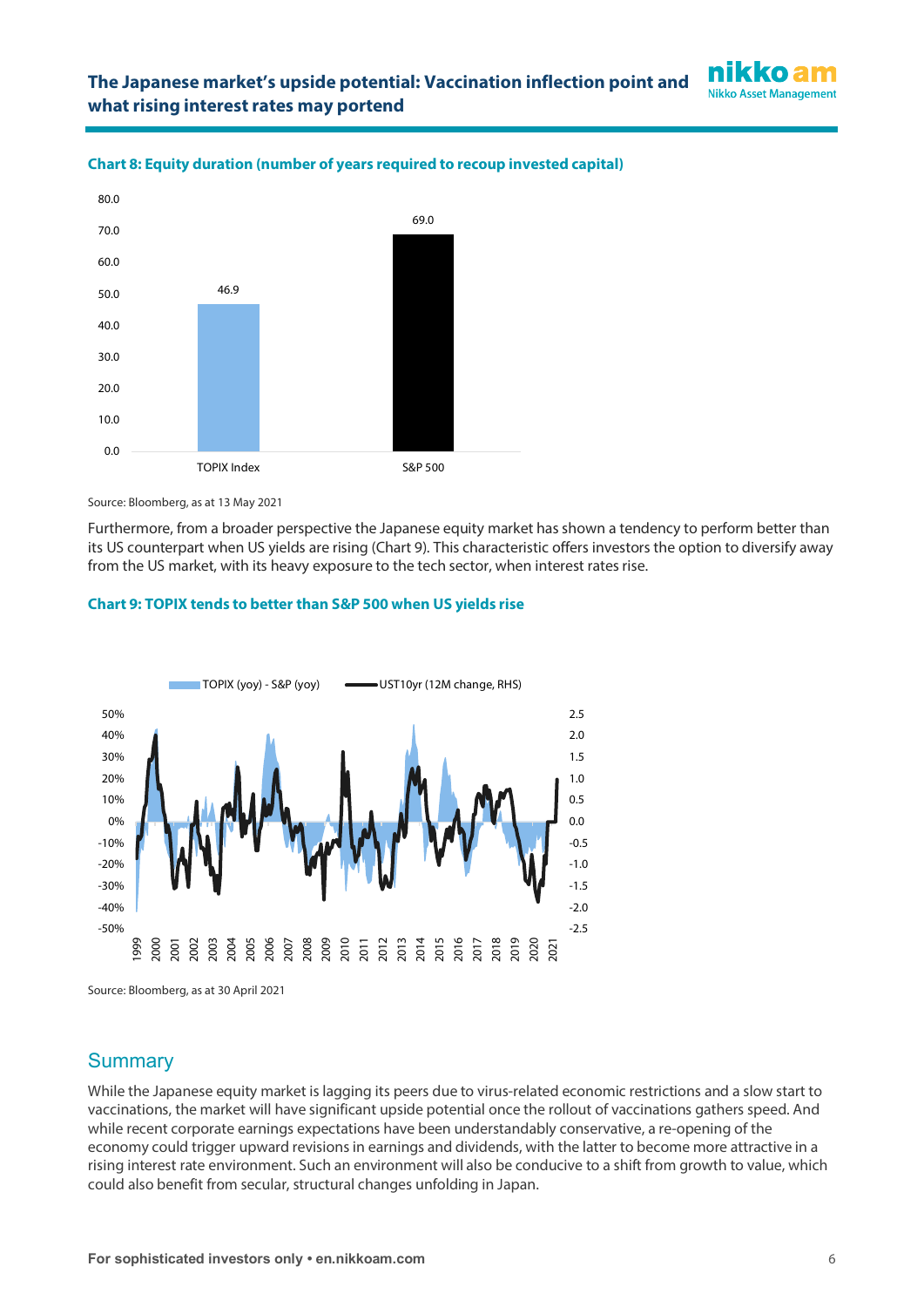**Important information:** This document is prepared by Nikko Asset Management Co., Ltd. and/or its affiliates (Nikko AM) and is for distribution only under such circumstances as may be permitted by applicable laws. This document does not constitute personal investment advice or a personal recommendation and it does not consider in any way the objectives, financial situation or needs of any recipients. All recipients are recommended to consult with their independent tax, financial and legal advisers prior to any investment. This document is for information purposes only and is not intended to be an offer, or a solicitation of an offer, to buy or sell any investments or participate in any trading strategy. Moreover, the information in this document will not affect Nikko AM's investment strategy in any way. The information and opinions in this document have been derived from or reached from sources believed in good faith to be reliable but have not been independently verified. Nikko AM makes no guarantee, representation or warranty, express or implied, and accepts no responsibility or liability for the accuracy or completeness of this document. No reliance should be placed on any assumptions, forecasts, projections, estimates or prospects contained within this document. This document should not be regarded by recipients as a substitute for the exercise of their own judgment. Opinions stated in this document may change without notice. In any investment, past performance is neither an indication nor guarantee of future performance and a loss of capital may occur. Estimates of future performance are based on assumptions that may not be realised. Investors should be able to withstand the loss of any principal investment. The mention of individual securities, sectors, regions or countries within this document does not imply a recommendation to buy or sell. Nikko AM accepts no liability whatsoever for any loss or damage of any kind arising out of the use of all or any part of this document, provided that nothing herein excludes or restricts any liability of Nikko AM under applicable regulatory rules or requirements. All information contained in this document is solely for the attention and use of the intended recipients. Any use beyond that intended by Nikko AM is strictly prohibited.

**Japan**: The information contained in this document pertaining specifically to the investment products is not directed at persons in Japan nor is it intended for distribution to persons in Japan. Registration Number: Director of the Kanto Local Finance Bureau (Financial Instruments firms) No. 368 Member Associations: The Investment Trusts Association, Japan/Japan Investment Advisers Association.

**United Kingdom and rest of Europe**: This document is communicated by Nikko Asset Management Europe Ltd, which is authorised and regulated in the United Kingdom by the Financial Conduct Authority (the FCA) (FRN 122084). This document constitutes a financial promotion for the purposes of the Financial Services and Markets Act 2000 (as amended) (FSMA) and the rules of the FCA in the United Kingdom, and is directed at professional clients as defined in the FCA Handbook of Rules and Guidance.

**United States:** This document may not be duplicated, quoted, discussed or otherwise shared without prior consent. Any offering or distribution of a Fund in the United States may only be conducted via a licensed and registered broker-dealer or a duly qualified entity. Nikko Asset Management Americas, Inc. is a United States Registered Investment Adviser.

**Singapore**: This document is for information to institutional investors as defined in the Securities and Futures Act (Chapter 289), and intermediaries only. Nikko Asset Management Asia Limited (Co. Reg. No. 198202562H) is regulated by the Monetary Authority of Singapore.

**Hong Kong:** This document is for information to professional investors as defined in the Securities and Futures Ordinance, and intermediaries only. The contents of this document have not been reviewed by the Securities and Futures Commission or any regulatory authority in Hong Kong. Nikko Asset Management Hong Kong Limited is a licensed corporation in Hong Kong.

**New Zealand**: This document is issued in New Zealand by Nikko Asset Management New Zealand Limited (Company No. 606057, FSP22562). It is for the use of wholesale clients, researchers, licensed financial advisers and their authorised representatives only.

**Kingdom of Bahrain**: The document has not been approved by the Central Bank of Bahrain which takes no responsibility for its contents. No offer to the public to purchase the Strategy will be made in the Kingdom of Bahrain and this document is intended to be read by the addressee only and must not be passed to, issued to, or shown to the public generally.

**Kuwait**: This document is not for general circulation to the public in Kuwait. The Strategy has not been licensed for offering in Kuwait by the Kuwaiti Capital Markets Authority or any other relevant Kuwaiti government agency. The offering of the Strategy in Kuwait on the basis a private placement or public offering is, therefore, restricted in accordance with Decree Law No. 7 of 2010 and the bylaws thereto (as amended). No private or public offering of the Strategy is being made in Kuwait, and no agreement relating to the sale of the Strategy will be concluded in Kuwait. No marketing or solicitation or inducement activities are being used to offer or market the Strategy in Kuwait.

**Kingdom of Saudi Arabia**: This document is communicated by Nikko Asset Management Europe Ltd (Nikko AME), which is authorised and regulated by the Financial Services and Markets Act 2000 (as amended) (FSMA) and the rules of the Financial Conduct Authority (the FCA) in the United Kingdom (the FCA Rules). This document should not be reproduced, redistributed, or sent directly or indirectly to any other party or published in full or in part for any purpose whatsoever without a prior written permission from Nikko AME.This document does not constitute investment advice or a personal recommendation and does not consider in any way the suitability or appropriateness of the subject matter for the individual circumstances of any recipient. In providing a person with this document, Nikko AME is not treating that person as a client for the purposes of the FCA Rules other than those relating to financial promotion and that person will not therefore benefit from any protections that would be available to such clients. Nikko AME and its associates and/or its or their officers, directors or employees may have or have had positions or material interests, may at any time make purchases and/or sales as principal or agent, may provide or have provided corporate finance services to issuers or may provide or have provided significant advice or investment services in any investments referred to in this document or in related investments. Relevant confidential information, if any, known within any company in the Nikko AM group or Sumitomo Mitsui Trust Holdings group and not available to Nikko AME because of regulations or internal procedure is not reflected in this document. The investments mentioned in this document may not be eligible for sale in some states or countries, and they may not be suitable for all types of investors.

**Oman**: The information contained in this document nether constitutes a public offer of securities in the Sultanate of Oman as contemplated by the Commercial companies law of Oman (Royal decree 4/74) or the Capital Markets Law of Oman (Royal Decree80/98, nor does it constitute an offer to sell, or the solicitation of any offer to buy non-Omani securities in the Sultanate of Oman as contemplated by Article 139 of the Executive Regulations to the Capital Market law (issued by Decision No. 1/2009). This document is not intended to lead to the conclusion of any contract of whatsoever nature within the territory of the Sultanate of Oman.